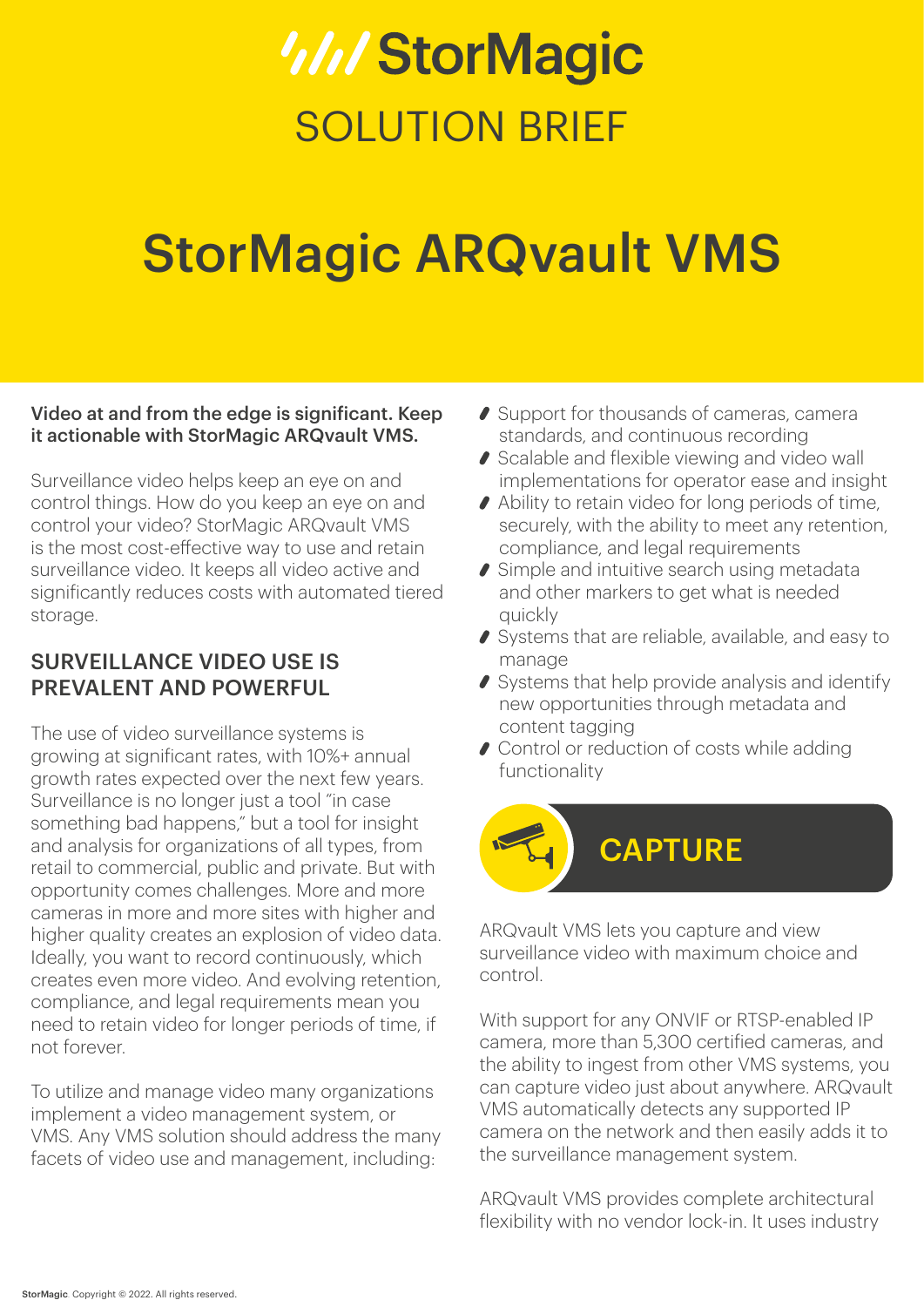

Fig 01: Multiple windows on single Live View screen

standards and works with new or existing servers and storage – x86 servers and all storage types: HDD, Flash, NAS, SAN, LTO digital tape, and Sony ODA Optical. It easily scales from one to thousands of sites in any location and you can add additional cameras, sites, vaults, servers, and storage at any time.

If you already have a system for video management, you can get all the benefits of ARQvault VMS and keep your front-end with the ARQvault VMS 3rd-Party Connection Add-On. ARQvault VMS integrates easily with Milestone, Exacq, and Qognify systems and overcomes the single-tiered limitations of many VMS systems, so you can afford much longer-term retention. Plus, you will be able to manage all your captured video within a single management console.

#### View and Control

ARQvault VMS provides powerful live-view capabilities and a full-featured, massively scalable video wall. Capable of supporting thousands of monitors with multiple layouts, the video wall is highly customizable. Users can access the system using an intuitive, easy to use, drag and drop interface.

Numerous settings provide controls for cameras, layout configurations, creating and utilizing

patrols, camera pooling, and multi-camera video playback. Screen pops and actions can be generated easily from programmable and analytics-based alerts and triggers. You can create camera pools within ARQvault VMS based on any criteria, such as camera location. Grouping cameras based on location makes live viewing an incident from multiple angles much easier. Camera pools can also be used during search so that only video from that group is shown in the results.

The Live View app for ARQvault VMS has multiple different layout configurations for viewing live video streams. You can view up to 36 cameras on a single monitor (6x6) if desired or customize the layout for how you want to view your cameras per monitor. Patrols can be set so that groups of cameras are cycled through during the live view and layouts and patrols can be saved and used by all.

Multiple live viewing windows can be open at the same time and layouts and patrols can be placed on different live view windows so that you maximize the number of cameras to view at once. You can also use multiple windows to view just one camera each so that you have the largest display possible. No third-party applications are needed to control cameras.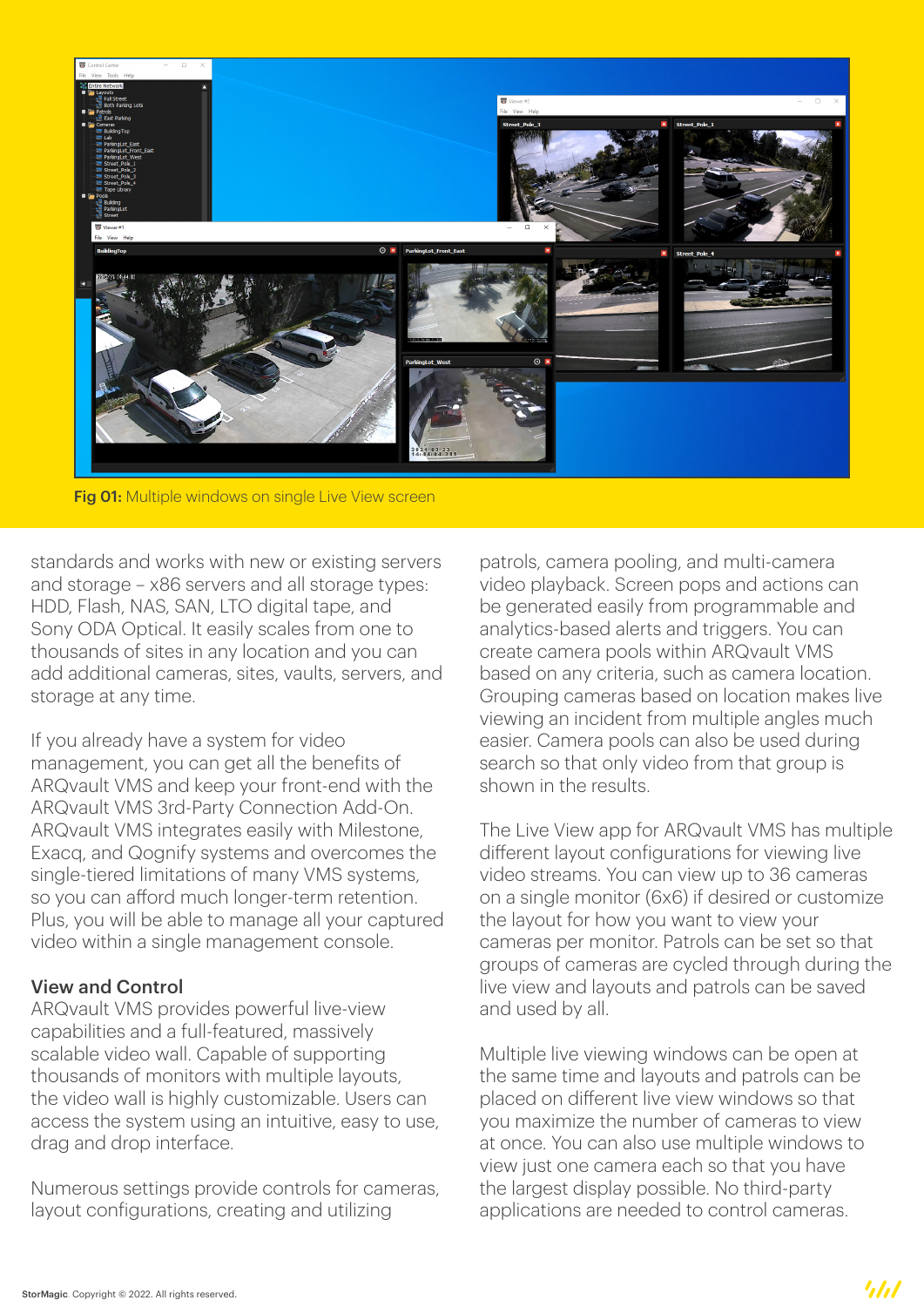During live view, ARQvault VMS can directly control mechanical and digital PTZ cameras. ARQvault VMS provides digital PTZ even for non-PTZ cameras.



Use and manage surveillance video with ease and speed. You get quick results no matter video location or age with ARQvault VMS.

The ability to find your video quickly and use it effectively are the hallmarks of ARQvault VMS. Intelligent search provides fast results no matter where your video is located or its age. You can search using numerous search categories, including where video is stored, file attributes, access level, and any metadata that has been applied. ARQvault VMS sends a parallel search request to all vaults to provide the fastest path to your video. You even get quick results over slow or congested networks using ARQvault VMS's low-resolution proxy files.

Multiple search categories are available to refine results. You can search only certain camera pools or use thumbnail or timeline searching to homein on areas of interest. Thumbnail searching makes it easy to locate the segment you need through a timeline of images captured every 5 minutes. Timeline searching marks areas of

interest in a video with annotations such as date and time logged, username, title, description, and color indicator and becomes searchable for later use.

#### Rich Metadata

The use and inclusion of metadata throughout the ARQvault VMS solution is key to providing powerful analysis. From applying at ingest, to its use in tiering decisions, to integration with third-party analytics packages, metadata makes searches much richer and more robust. It also allows non-security professionals to search and find what they need easily. With ARQvault VMS, you can search metadata as well as video content and can apply metadata at both file and timeline levels.

ARQvault comes preloaded with canned metadata fields and there are unlimited user definable fields. All video is indexed at capture to provide content for future search and use. Metadata entries can be text boxes, a dropdown list of choices, number fields, checkboxes, and date values. These metadata values keep things easily searchable when you need to find a specific video. Metadata also provides powerful new ways to use video assets. Videos can be aggregated into searchable groups using metadata and new insights may be gleaned through common attributes. Advanced reporting and audit capabilities are provided along with integration with third-party analytics packages.



Fig 03: Surveillance video search



Fig 04: Media Viewer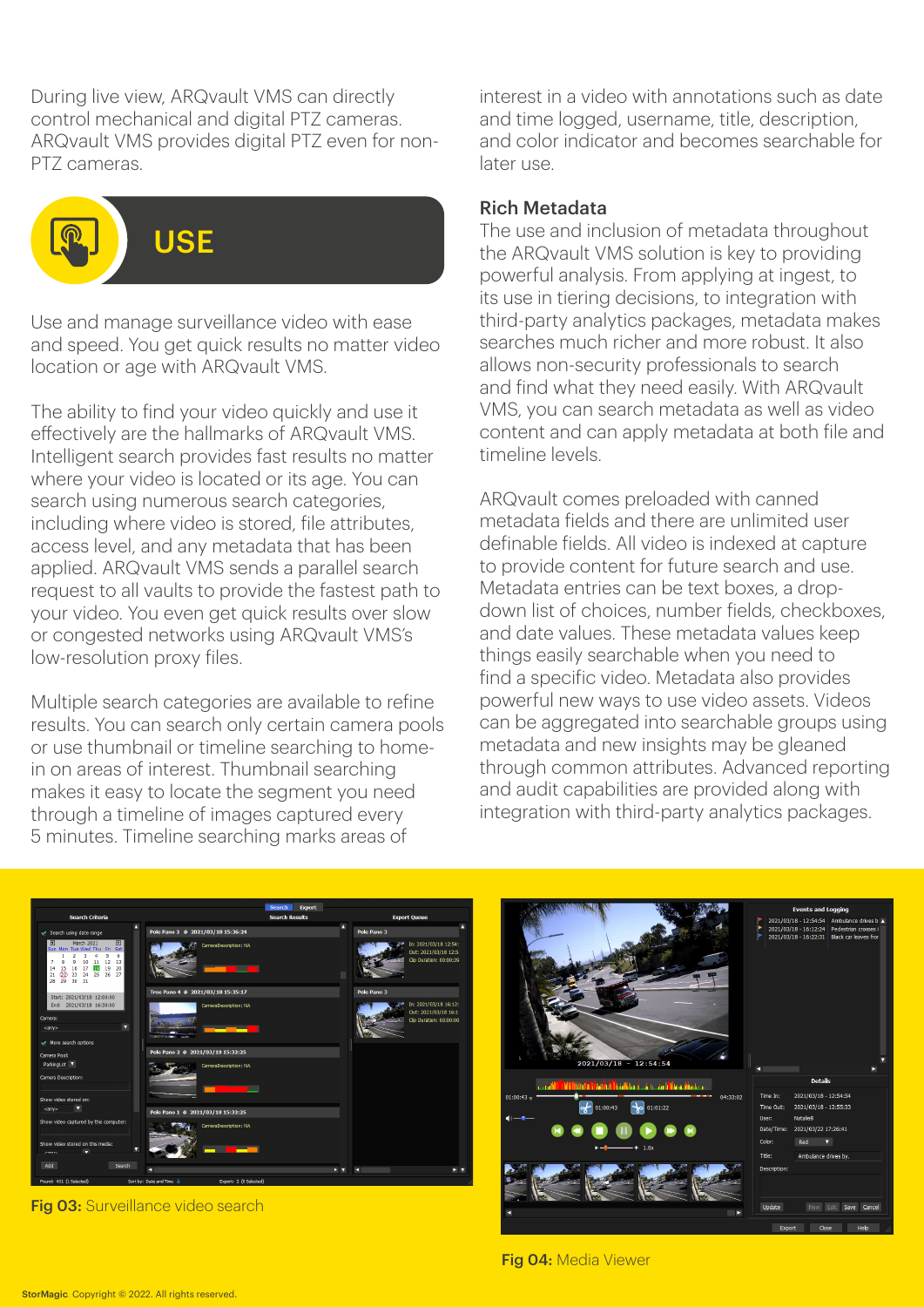#### Manage with Simple, Powerful Single-Pane-of-Glass Operation

Multiple sites can be operated and managed from one central location or from multiple locations. This single-pane-of-glass operation reduces complexity and simplifies day-today management. The system can utilize multiple recording servers for expanded recording capabilities, all managed through one interface. Specific and/or bulk actions are easy to implement for things such as changing permissions, changing metadata, and exporting. There is complete control through policy settings on when and where to backup, migrate, replicate, and purge video from across all vaults and tiers. Effective use of these policies will prevent runaway storage issues.



ARQvault VMS lets you store and protect all video for as long as needed, even forever.

The value of a video is unknown until it is needed, and when it is needed it is valuable. You can store video forever (if you want to) with ARQvault VMS's secure, easy to manage, automated tiering. You can record 24x7x365, capture everything, and never miss an important piece of video. Because of the cost-effective storage architecture of ARQvault VMS, you can keep all full high-resolution video from megapixel cameras. Large files and heavy streams are handled with ease, letting you store more high resolution for less cost.

ARQvault VMS's automated tiering optimizes performance and reduces costs across your implementation. You decide, through policies, what video gets moved to lower cost storage tiers and when. You have complete control over what tier your video starts on, how long it stays there, and when to move high-res video to slower, more cost-effective tiers.

This policy-based automatic tiering has a big impact on reducing the costs to store video. Storage is usually the largest expense in any

video surveillance solution and ARQvault VMS can save you up to 50% in storage costs alone. The efficient (and effective) use of optical and tape as an active part of the solution is a huge benefit, as tape is typically 10% of the cost of spinning disk. And with the simplified, automated processes, operating costs are reduced too, as there is no need to manually move video from storage type to storage type. Video is automatically redistributed to its optimal place based on policies and preferences. Investments in existing storage are utilized as ARQvault's distributed client/server architecture transforms current storage resources into a centrally managed, multi-tiered, federated repository providing for effective use and retention of all surveillance video.

ARQvault VMS can automatically create a lowresolution version of high-res video that takes approximately 5% of the original file's space while retaining fully intact high-resolution originals. These low-resolution proxies have great clarity and can be used to review video and identify segments for export. This means faster search and smoother playback without straining the network. Videos moved to optical or tape are not "archived and forgotten" – they remain an active part of the repository and can be retrieved when needed exactly as any other video on disk.

#### Complete Video Lifecycle Management

From capture and ingest to purge, you have complete control over all video with ARQvault VMS. You can easily export and share video inhouse and with constituents or third parties. And ARQvault VMS's simplicity helps meet regulation, compliance, and legal requirements.

You can create multiple segment clips from a video for streamlined export. For example, instead of having to export 5 hours of video, a user can select multiple clips from within a video, reducing the export to only the video content of interest. These clipped segments are exported while still maintaining a full chain-of-custody and video can always be exported in original format or another format for specific needs.

Video can be shared within your organization and with external entities via a web link. The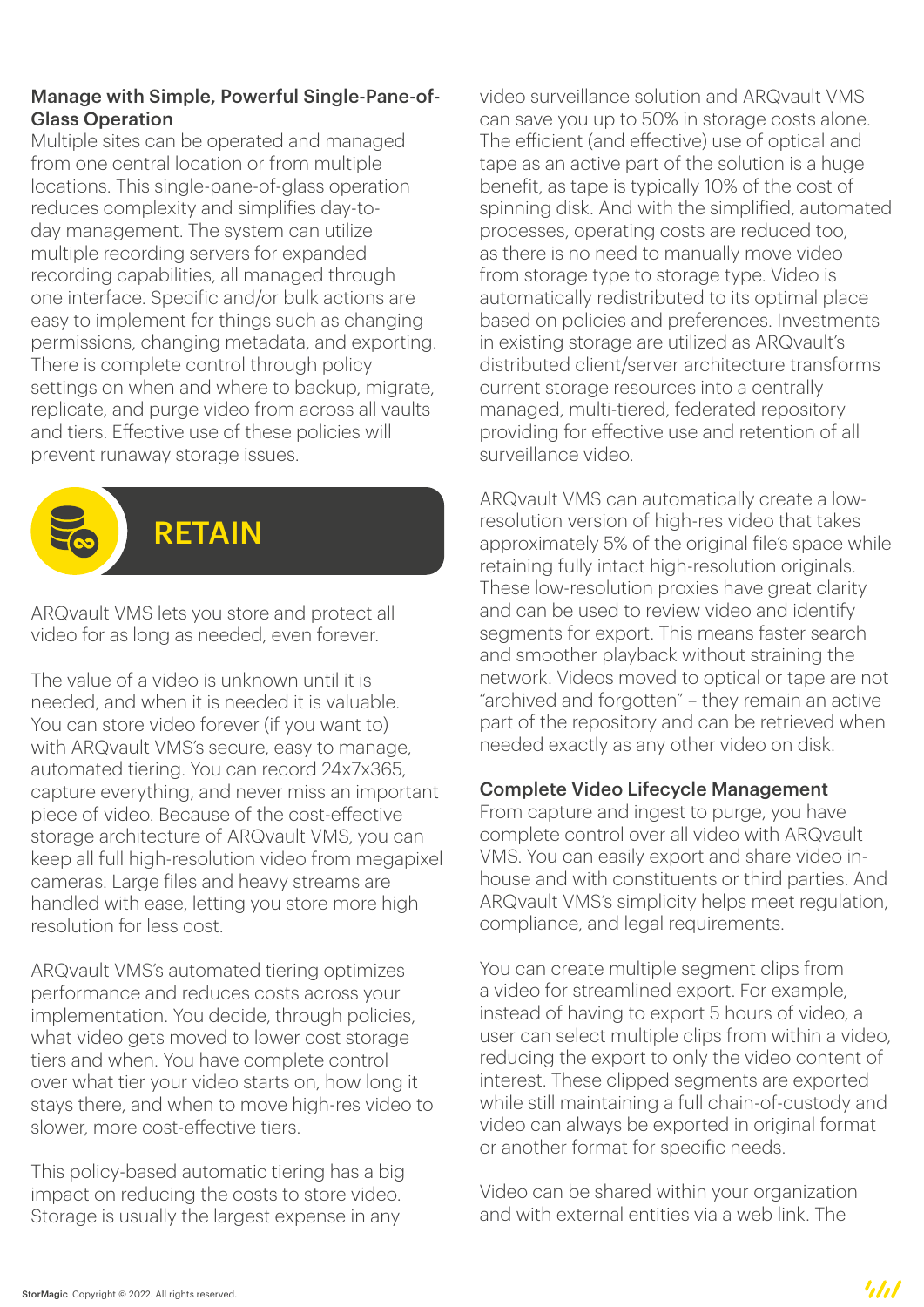#### PURPOSE BUILT FOR VIDEO

ARQvault VMS uses the ARQvault Active Intelligent Repository (AIR) architecture, which was purpose-built to manage video and other unstructured data. Ideal for capturing, using, and retaining surveillance video, ARQvault VMS is an:

#### ACTIVE

All storage is an active part of the repository, which means all video is readily accessible. ARQvault VMS knows where all video is stored and actively seeks, finds, and retrieves any video in real time. Secondary storage, such as LTO tape libraries and Sony optical systems, and even offline storage are all an active part of the repository.

#### INTELLIGENT

ARQvault VMS uses policies to move video to different storage tiers and creates low-resolution proxies of high-resolution video for fast search, playback, and viewing. The use of metadata and customizable fields, and integration with analytics packages, provides for rich data analysis and discovery of new relationships and business assets.

### **REPOSITORY**

ARQvault VMS is a collection of vaults creating a federated repository. It combines different and distributed storage resources into an integrated system shared across the network.



web link is secure and has configurable sharing limitations. A user can set an expiration on the link, maximum amount of viewing times, and designate who can use the link to view. This gives easy, secure access to video assets to anyone authorized inside or outside your organization – no more copying to portable media.

#### Video Is Always There and Protected

ARQvault VMS provides three levels of access security at the vault, storage, and file levels. It integrates with Active Directory or local authentication and there is a complete audit trail. You will know the who, what, when, and where about your video and its use from initial ingest until final removal.

ARQvault makes sure your video remains unaltered using a digital fingerprint (SHA-256) and provides a full chain-of-custody history to ensure that the video being used is the same as when it was originally written. You will know who has accessed a video, when it was migrated to different tiers of storage, and can see a history of both. As additional users need access there

is no need to manually add them – users and groups from Active Directory are automatically recognized and can be used to set permissions and accessibility into the ARQvault video management system.

All the video optimization and search capabilities are useless if video is not available. With ARQvault VMS, video is always there. ARQvault VMS uses a distributed architecture with no single point of failure. You can store, move, and retrieve videos to and from any vault, anywhere, whether at the same site, or to and from any other vault on the network.

Resiliency is built in, as ARQvault continues to operate if any component fails, so video is always safe and available. If a failure occurs while storing, ARQvault VMS automatically finds an alternate path and location and keeps writing. If a failure occurs when accessing, ARQvault VMS automatically finds an alternate copy and keeps reading.